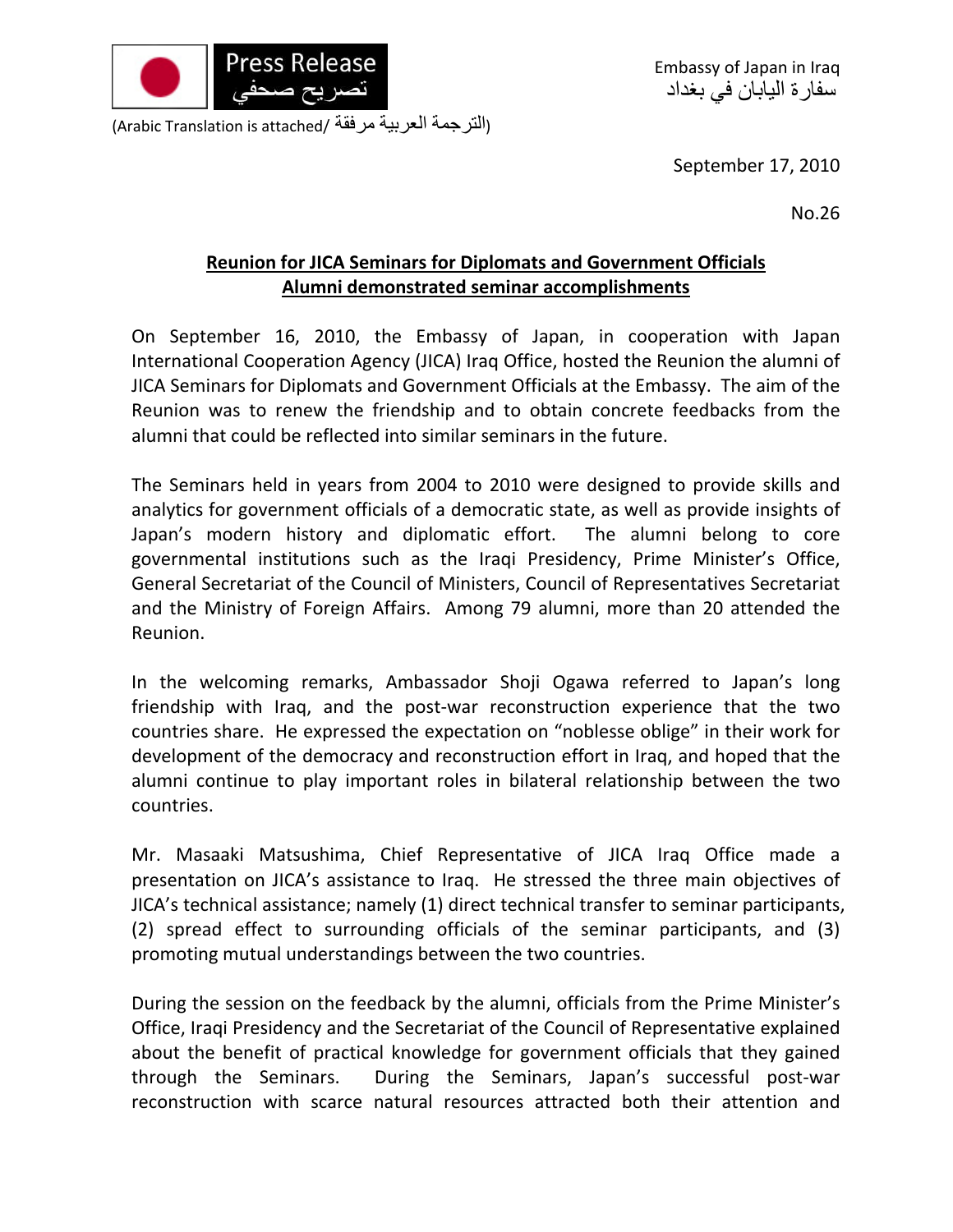

interest, and they defined the common keys between Iraq and Japan for reconstruction and development are human resources and work ethics. They all touched upon their respect to Japan on harmony between economic development and traditional value and culture. One of them referred to Japanese people's attempt to convince others to make changes in society, rather than to force, as a unique character.

As Japan trusts the potential of Iraqi human resources, JICA invited more than 3900 Iraqis up to present to various seminars and courses, in addition to 5.2 billion dollars of financial assistance to various reconstruction projects in Iraq, The Government of Japan and JICA will continue to provide such technical assistance, and sincerely hope that all seminar participants would continue to strengthen the ties between the two countries.

(END)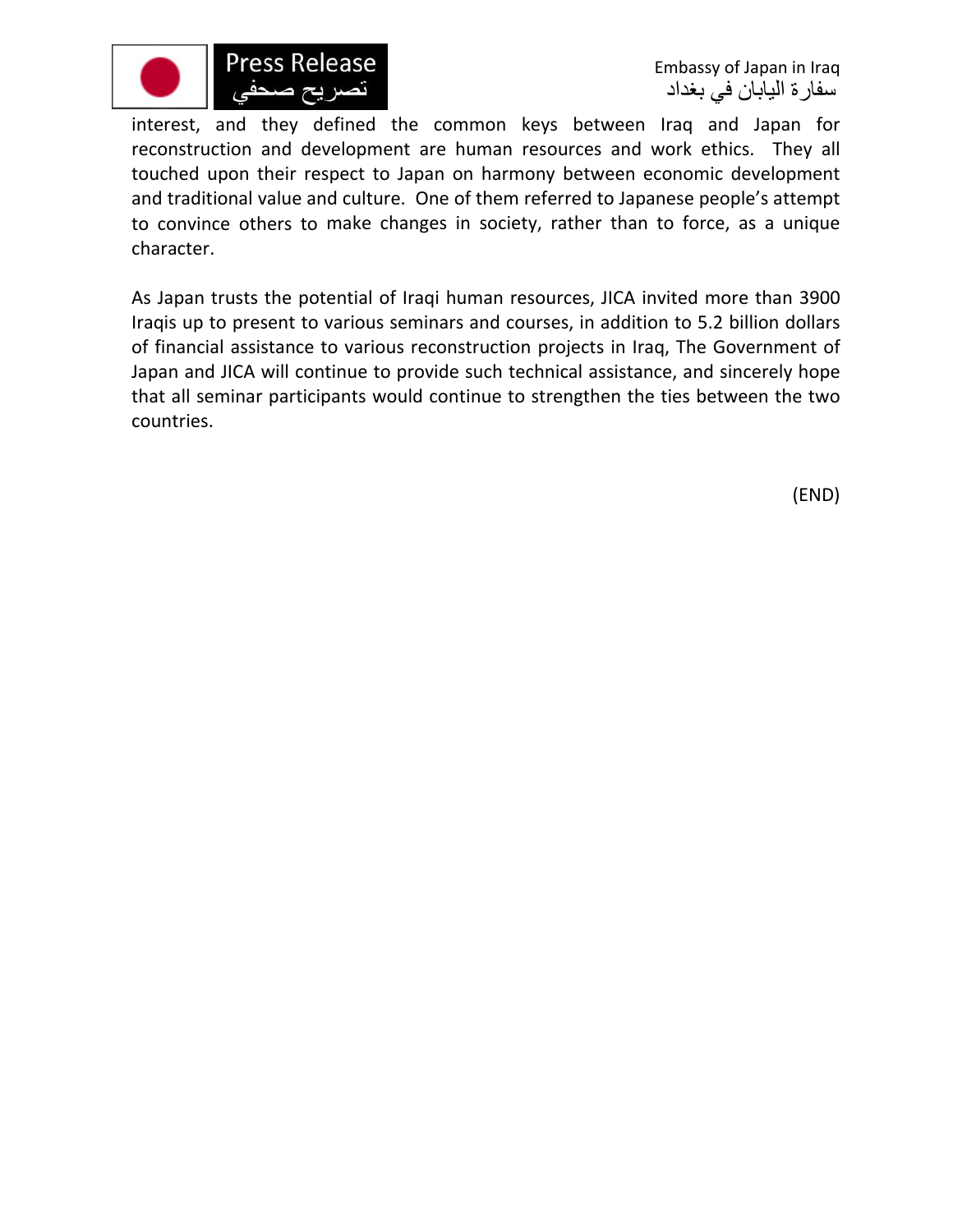

Embassy of Japan in Iraq سفارة اليابان في بغداد

(ترجمـة غيـر رسـمية )

التاريخ: 71 أيلول 2010 الرقم26:

## **حفل لـمّ الشمـل لخريجي ندوات وآالة اليابان للتعاون الدولي (جايكا) من دبلوماسيين وموظفين حكوميين الذين قدموا فيه استعراضاً لإنجازات تلك الندوات**

في السادس عشر من أيلول ،2010 إستضافت سـفارة اليابان و بالتعاون مع وآالة اليابان للتعاون الدولي (جايكا)/ مكتب العراق حفل لـمّ الشمل لخريجي الندوات التي سبق وأن عقدتها جايكا للدبلوماسيين والموظفين الحكوميين، وذلك في مبنى السفارة. و هدف هذا الحفل الى تجديد أواصر الصداقة وتلقي ردود فعلٍ ملموسة من المشاركين بتلك الندوات لغرض تجسيدها في ندوات مماثلة في المستقبل.

تم تصميم الندوات التي عقدت منذ عام 2004 و لغاية عام 2010 بشكلٍ يطور المهارات والقابليات التحليلية لموظفي الحكومة للدولة الديمقراطية، وكذلك تقديم الرؤى حول تاريخ اليابان المعاصر والجهد الدبلوماسي. وينتمي الخريجون الى قلب المؤسسات الحكومية مثل رئاسة الجمهورية ومكتب رئيس الوزراء وسكرتارية الامانة العامة لمجلس الوزراء وسكرتارية مجلس النواب ووزارة الخارجية. وقد حضر الحفل ما يلا قل عن عشرين خريجاً من أصل تسع ٍ وسبعين.

في كلمة الترحيب الافتتاحية، أشار سعادة السفير السيد شوجي أوغاوا الى الصداقة الطويلة الأمـد بين اليابان والعراق، وكذلك الى التجربة المشتركة للبلدين في اعادة الاعمار لفترة ما بعد الحرب. وأعرب عن توقعاته بالالتزام بشرف العمل على تطوير الجهود المبذولة نحو الديمقراطية وإعادة الاعمار في العراق، وكذلك عن أمله بأن يواصل الخريجون بالمساهمة بلعب دورٍ مهم في تعزيز العلاقات الثنائية بين البلدين.

وقام السيد ماساآكي ماتسوشيما كبير ممثلي مكتب وكالة (جايكا) /مكتب العراق بتقديم عرض عن المساعدات التي قدمتها الوكالة للعراق. وأكد على الاهداف الثلاثة الأساسية للمساعدات الفنية المقدمة من الوكالة، تسمية : (أولاً) نقل التقنية المباشر الى المشاركين في الندوات، (ثانياً) نشر التأثير الى باقي الموظفين ممن هم في محيط أولئك المشاركين، و(ثالثًا) تعزيز التفاهم المشترك بين البلدين.